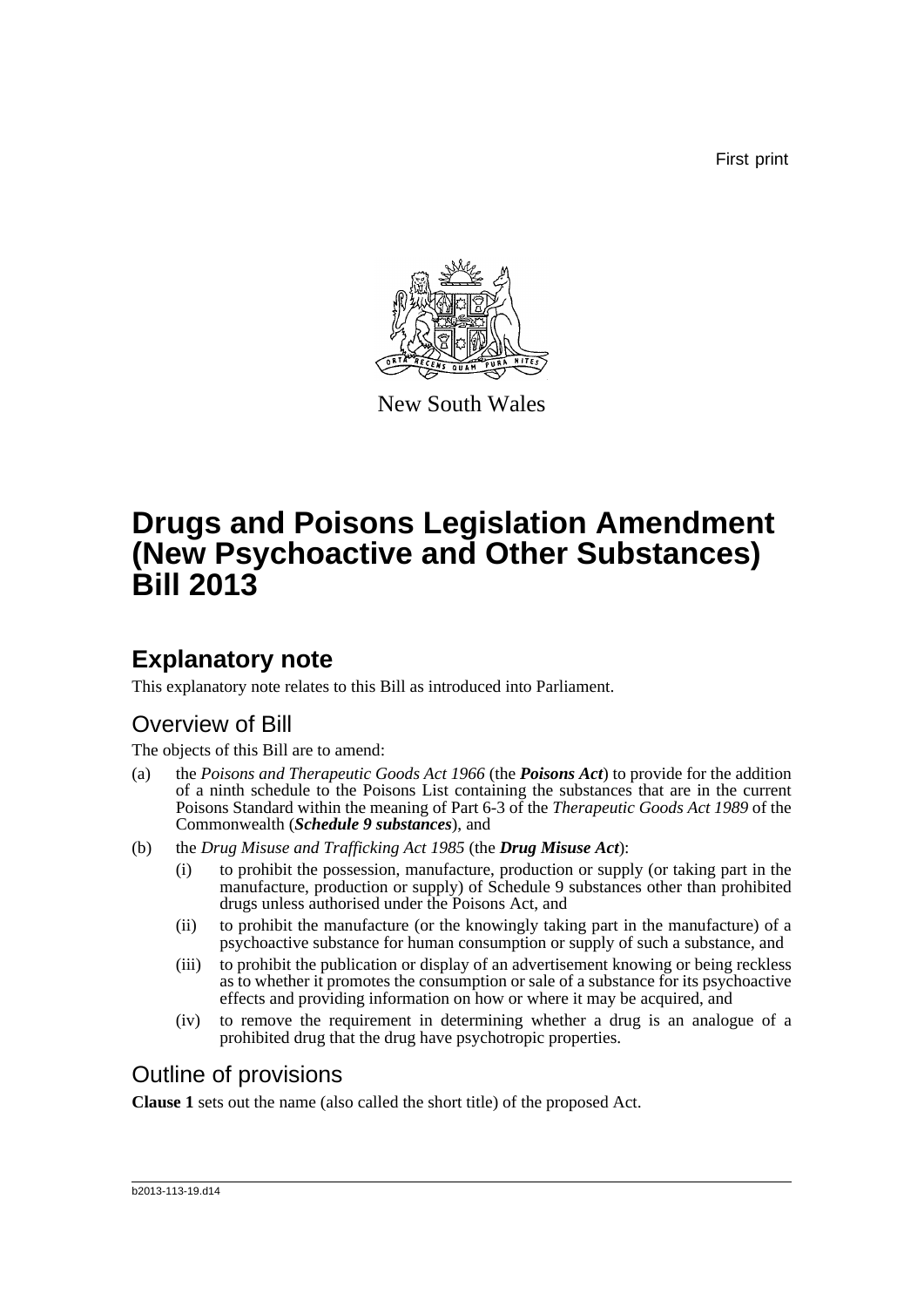Drugs and Poisons Legislation Amendment (New Psychoactive and Other Substances) Bill 2013 [NSW] Explanatory note

**Clause 2** provides for the commencement of the proposed Act on a day or days to be appointed by proclamation.

#### **Schedule 1 Amendment of Drug Misuse and Trafficking Act 1985 No 226**

**Schedule 1 [4]** inserts proposed section 25B into the Drug Misuse Act to achieve the object described in paragraph  $(b)$  (i) of the Overview above. **Schedule 1** [3] is a consequential amendment.

**Schedule 1 [5]** inserts proposed Part 2C (proposed sections 36ZD–36ZG) into the Drug Misuse Act to achieve the objects described in paragraph (b) (ii) and (iii) of the Overview above.

Proposed section 36ZD contains definitions of words and expressions used in the proposed Part. A *psychoactive substance* is defined as being any substance (other than a substance to which the proposed Part does not apply) that, when consumed by a person, has the capacity to induce a psychoactive effect.

Proposed section 36ZE lists the substances to which the proposed Part does not apply.

Proposed section 36ZF makes it an offence to manufacture or supply a psychoactive substance knowing that it is being supplied to or acquired for a person primarily for human consumption or being reckless as to whether it is being supplied or acquired for human consumption.

Proposed section 36ZG makes it an offence to publish or display an advertisement knowing or being reckless as to whether it promotes the consumption or sale of a substance for its psychoactive effects and providing information on how or where it may be acquired.

**Schedule 1 [6]** amends section 40 of the Drug Misuse Act so that if a substance is represented as being a psychoactive substance for the purpose of supply it will be taken to be a psychoactive substance.

**Schedule 1 [1], [2] and [7]** make associated amendments to insert or amend definitions for the purpose of the proposed Part and to enable regulations to be made exempting persons from the provisions of the Drug Misuse Act relating to psychoactive substances.

**Schedule 1 [8]** amends Schedule 1 to the Drug Misuse Act to achieve the object described in paragraph  $(b)$  (iv) of the Overview above.

#### **Schedule 2 Amendment of Poisons and Therapeutic Goods Act 1966 No 31**

**Schedule 2 [2]–[4]** make the amendments to the Poisons Act described in paragraph (a) of the Overview above. The amendments incorporate by reference Schedule 9 of the Commonwealth Standard for the Uniform Scheduling of Medicines and Poisons into the Poisons List. Any new substances added to the Commonwealth Schedule will automatically be included in the Poisons List. It will be an offence under the proposed amendments to the Drug Misuse Act made by Schedule 1 [4] to sell, supply, manufacture or possess such a substance unless authorised by or under the Poisons Act.

**Schedule 2 [5]** inserts proposed section 17D into the Poisons Act to enable the Director-General of the Ministry of Health to authorise a specified person or class of persons to manufacture, supply or possess a specified Schedule 9 substance (not being a prohibited drug within the meaning of the Drug Misuse Act) for medical or scientific research, analytical, teaching or training purposes or for industrial or commercial purposes.

**Schedule 2** [1] and [6] are associated amendments to insert a definition and provide for evidence in prosecutions that a substance is a Schedule 9 substance.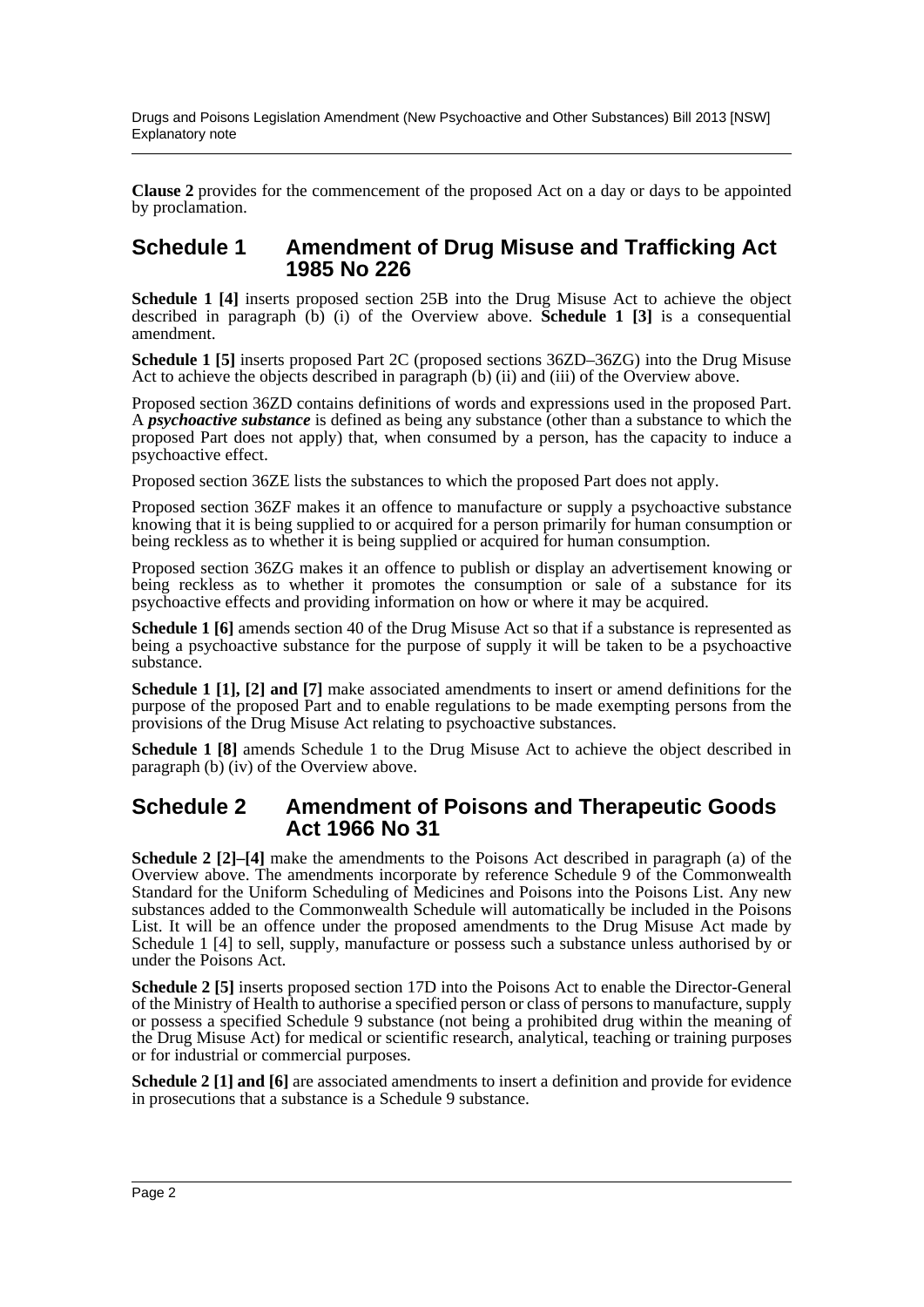First print



New South Wales

# **Drugs and Poisons Legislation Amendment (New Psychoactive and Other Substances) Bill 2013**

## **Contents**

Page

|            | Name of Act                                               |   |
|------------|-----------------------------------------------------------|---|
|            | 2 Commencement                                            | 2 |
| Schedule 1 | Amendment of Drug Misuse and Trafficking Act 1985 No 226  | 3 |
| Schedule 2 | Amendment of Poisons and Therapeutic Goods Act 1966 No 31 | 7 |
|            |                                                           |   |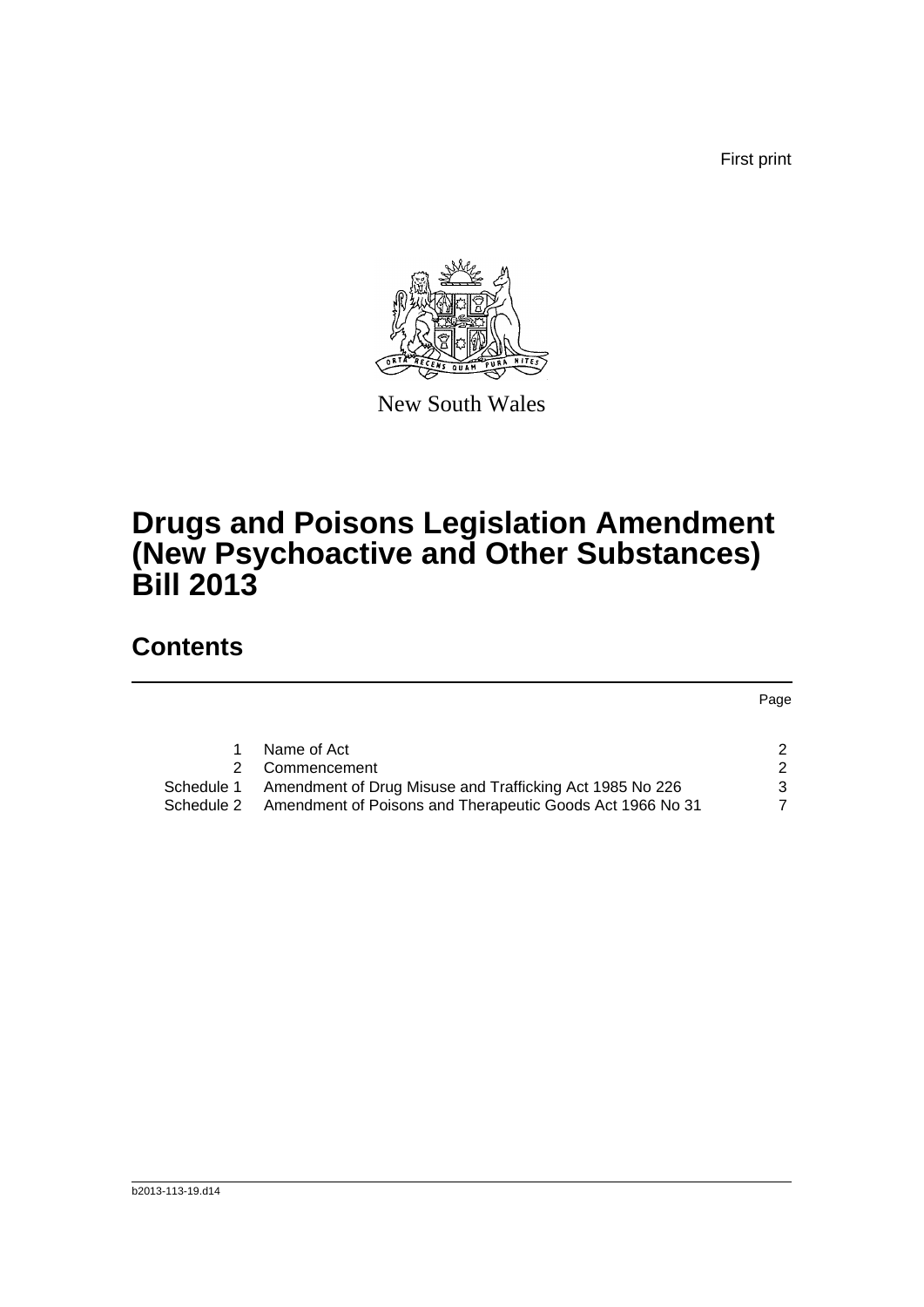

New South Wales

# **Drugs and Poisons Legislation Amendment (New Psychoactive and Other Substances) Bill 2013**

No , 2013

#### **A Bill for**

An Act to amend the *Drug Misuse and Trafficking Act 1985* to prohibit the manufacture, supply, sale and advertising of psychoactive substances and to remove the requirement for analogues of prohibited drugs to have psychotropic properties; to amend the *Poisons and Therapeutic Goods* Act 1966 with respect to the addition of further substances to the Poisons List; and for other purposes.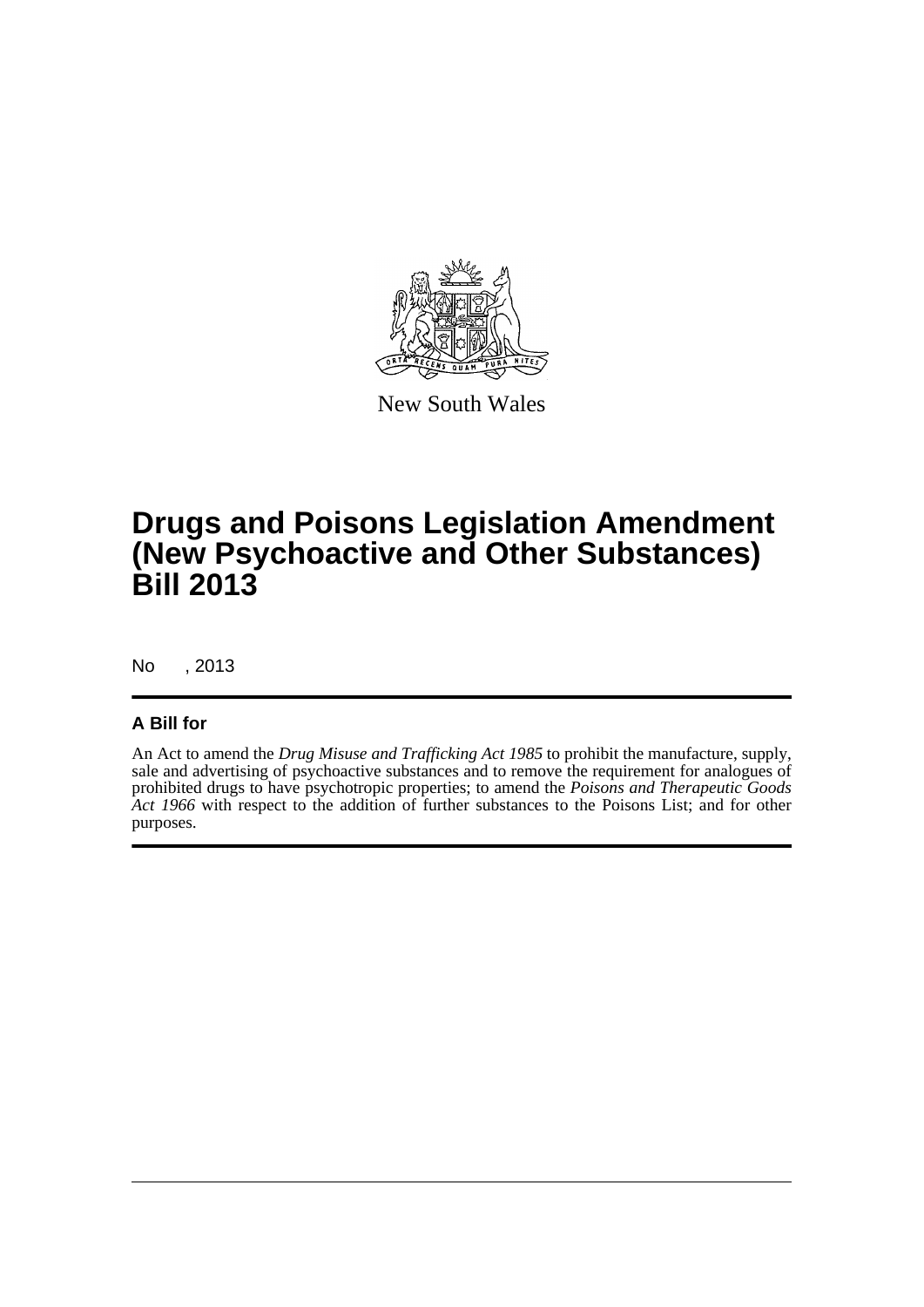Drugs and Poisons Legislation Amendment (New Psychoactive and Other Substances) Bill 2013 [NSW]

<span id="page-4-1"></span><span id="page-4-0"></span>

| The Legislature of New South Wales enacts:                                                                   |                     |
|--------------------------------------------------------------------------------------------------------------|---------------------|
| Name of Act                                                                                                  | $\overline{2}$      |
| This Act is the Drugs and Poisons Legislation Amendment (New Psychoactive and<br>Other Substances) Act 2013. | 3<br>$\overline{4}$ |
| <b>Commencement</b>                                                                                          | 5                   |
| This Act commences on a day or days to be appointed by proclamation.                                         | 6                   |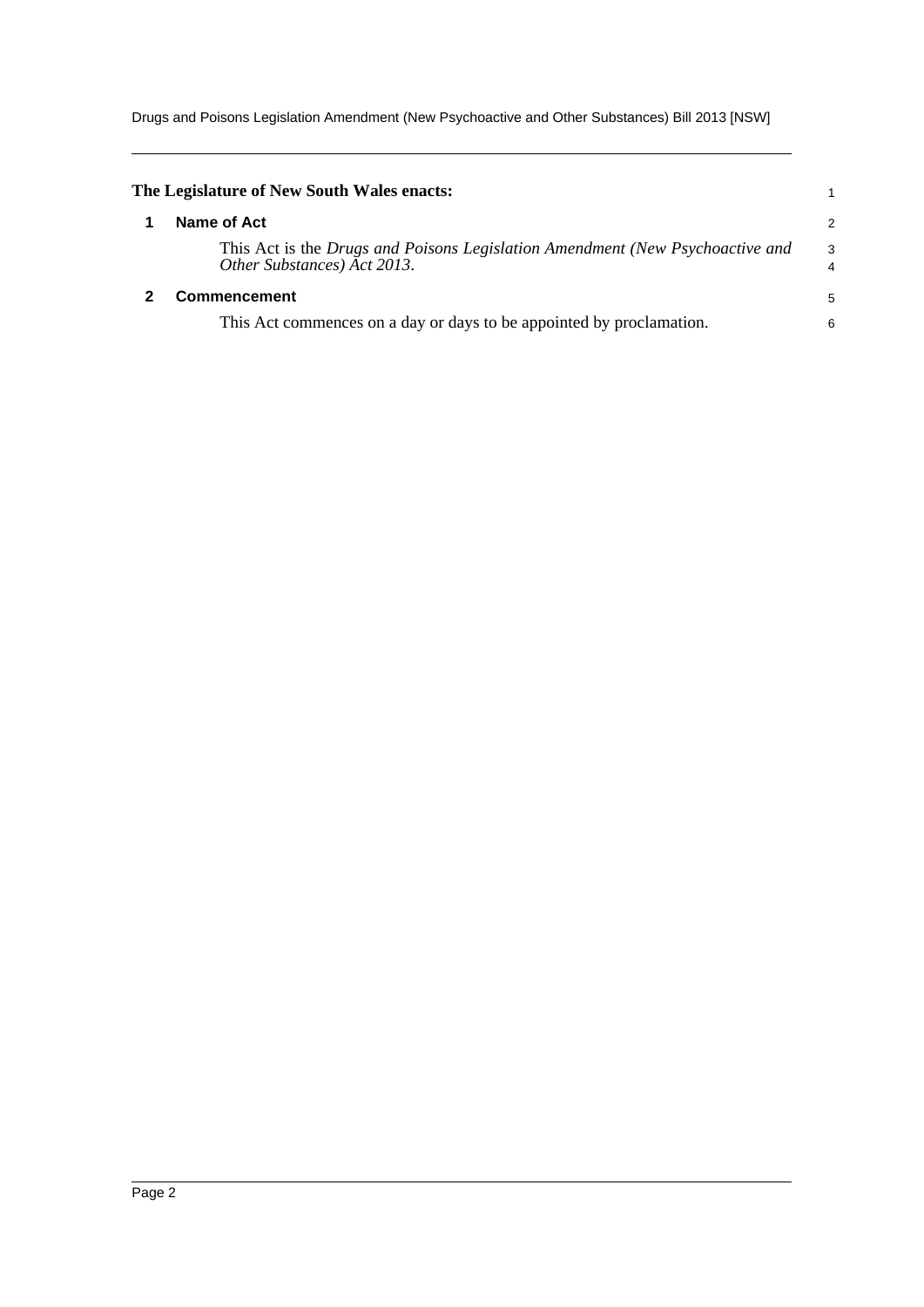Drugs and Poisons Legislation Amendment (New Psychoactive and Other Substances) Bill 2013 [NSW] Schedule 1 Amendment of Drug Misuse and Trafficking Act 1985 No 226

<span id="page-5-0"></span>

|       | <b>Schedule 1</b>            |                                                                                    | <b>Amendment of Drug Misuse and Trafficking Act</b><br>1985 No 226                                                                                                                                                                                        | 1<br>$\overline{a}$  |  |
|-------|------------------------------|------------------------------------------------------------------------------------|-----------------------------------------------------------------------------------------------------------------------------------------------------------------------------------------------------------------------------------------------------------|----------------------|--|
| $[1]$ | <b>Section 3 Definitions</b> |                                                                                    |                                                                                                                                                                                                                                                           |                      |  |
|       |                              |                                                                                    | Insert in alphabetical order in section $3(1)$ :                                                                                                                                                                                                          | 4                    |  |
|       |                              |                                                                                    | <i>psychoactive substance</i> —see section 36ZD.                                                                                                                                                                                                          | 5                    |  |
| $[2]$ |                              |                                                                                    | Section 6 Meaning of "take part in"                                                                                                                                                                                                                       | 6                    |  |
|       |                              |                                                                                    | Insert "or psychoactive substance" after "prohibited drug".                                                                                                                                                                                               | 7                    |  |
| $[3]$ |                              |                                                                                    | Section 7 Deemed possession of prohibited drug etc                                                                                                                                                                                                        | 8                    |  |
|       |                              |                                                                                    | Insert ", Schedule 9 substance (not being a prohibited drug)" after "prohibited drug".                                                                                                                                                                    | 9                    |  |
| [4]   |                              | <b>Section 25B</b>                                                                 |                                                                                                                                                                                                                                                           | 10                   |  |
|       |                              |                                                                                    | Insert after section 25A:                                                                                                                                                                                                                                 | 11                   |  |
|       | 25B                          | Manufacture, production, possession and supply of certain Schedule 9<br>substances | 12<br>13                                                                                                                                                                                                                                                  |                      |  |
|       |                              | (1)                                                                                | A person who manufactures or produces, or who knowingly takes part in the<br>manufacture or production of, a Schedule 9 substance (not being a prohibited<br>drug within the meaning of this Act) is guilty of an offence.                                | 14<br>15<br>16       |  |
|       |                              |                                                                                    | Maximum penalty: 20 penalty units or imprisonment for 2 years, or both.                                                                                                                                                                                   | 17                   |  |
|       |                              | (2)                                                                                | A person who supplies, or who knowingly takes part in the supply of, a<br>Schedule 9 substance (not being a prohibited drug within the meaning of this<br>Act) is guilty of an offence.                                                                   | 18<br>19<br>20       |  |
|       |                              |                                                                                    | Maximum penalty: 20 penalty units or imprisonment for 2 years, or both.                                                                                                                                                                                   | 21                   |  |
|       |                              | (3)                                                                                | A person who has in his or her possession a Schedule 9 substance (not being a<br>prohibited drug within the meaning of this Act) is guilty of an offence.                                                                                                 | 22<br>23             |  |
|       |                              |                                                                                    | Maximum penalty: 20 penalty units or imprisonment for 12 months, or both.                                                                                                                                                                                 | 24                   |  |
|       |                              | (4)                                                                                | Nothing in this section renders unlawful the manufacture, production,<br>possession or supply of a Schedule 9 substance (not being a prohibited drug)<br>by:                                                                                              | 25<br>26<br>27       |  |
|       |                              |                                                                                    | a person licensed or authorised to do so under the <i>Poisons and</i><br>(a)<br>Therapeutic Goods Act 1966, or                                                                                                                                            | 28<br>29             |  |
|       |                              |                                                                                    | (b) a person in accordance with an authorisation given by the<br>Director-General of the Ministry of Health under section 17D of that<br>Act,                                                                                                             | 30<br>31<br>32       |  |
|       |                              |                                                                                    | or renders unlawful the taking part by any other person in the manufacture,<br>production or supply of such a substance by a person to whom paragraph (a)<br>or (b) applies or the possession of the substance by the other person for those<br>purposes. | 33<br>34<br>35<br>36 |  |
|       |                              | (5)                                                                                | In this section:                                                                                                                                                                                                                                          | 37                   |  |
|       |                              |                                                                                    | <b>Schedule 9 substance</b> means a Schedule 9 substance within the meaning of the<br>Poisons and Therapeutic Goods Act 1966.                                                                                                                             | 38<br>39             |  |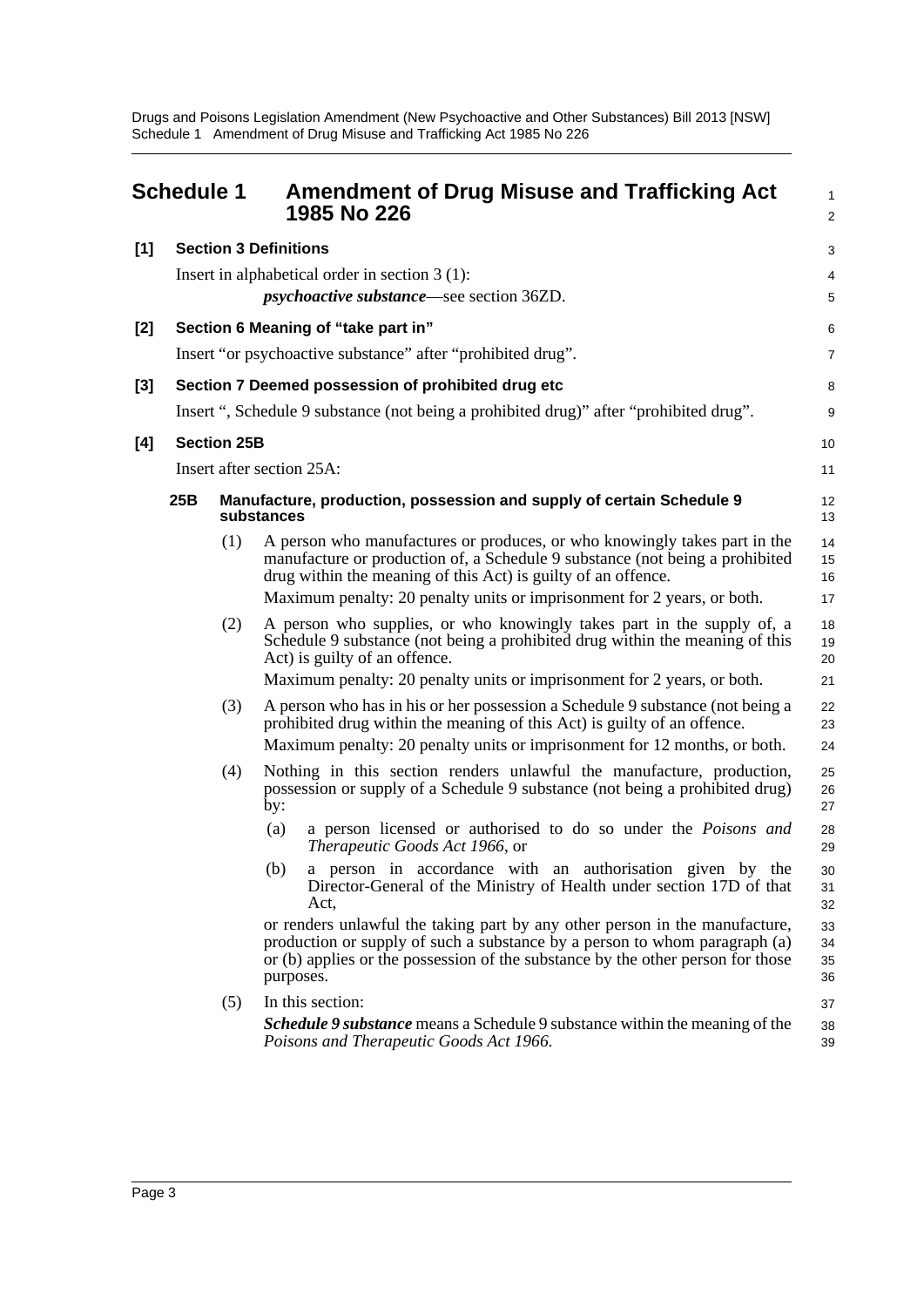Drugs and Poisons Legislation Amendment (New Psychoactive and Other Substances) Bill 2013 [NSW] Schedule 1 Amendment of Drug Misuse and Trafficking Act 1985 No 226

| $[5]$ |      | Part 2C                      |                                                                                                                                                                                                                                                                                                                                                                                                                             |                                  |  |  |  |
|-------|------|------------------------------|-----------------------------------------------------------------------------------------------------------------------------------------------------------------------------------------------------------------------------------------------------------------------------------------------------------------------------------------------------------------------------------------------------------------------------|----------------------------------|--|--|--|
|       |      | <b>Insert after Part 2B:</b> |                                                                                                                                                                                                                                                                                                                                                                                                                             |                                  |  |  |  |
|       |      |                              | Part 2C Offences involving psychoactive substances                                                                                                                                                                                                                                                                                                                                                                          |                                  |  |  |  |
|       | 36ZD |                              | <b>Definitions</b>                                                                                                                                                                                                                                                                                                                                                                                                          | 4                                |  |  |  |
|       |      | (1)                          | In this Part:                                                                                                                                                                                                                                                                                                                                                                                                               | 5                                |  |  |  |
|       |      |                              | <i>advertisement</i> means:                                                                                                                                                                                                                                                                                                                                                                                                 | 6                                |  |  |  |
|       |      |                              | (a)<br>any words, whether written or spoken, or                                                                                                                                                                                                                                                                                                                                                                             | 7                                |  |  |  |
|       |      |                              | (b)<br>any pictorial representation or design, or                                                                                                                                                                                                                                                                                                                                                                           | 8                                |  |  |  |
|       |      |                              | (c)<br>any other representation by any means at all.                                                                                                                                                                                                                                                                                                                                                                        | 9                                |  |  |  |
|       |      |                              | <i>display</i> , in relation to an advertisement, includes cause or permit to be<br>displayed.                                                                                                                                                                                                                                                                                                                              | 10<br>11                         |  |  |  |
|       |      |                              | <i>manufacture</i> , in relation to a psychoactive substance, means to make up,<br>prepare, produce, process (including by extracting or refining), package or<br>label the psychoactive substance.                                                                                                                                                                                                                         | 12<br>13<br>14                   |  |  |  |
|       |      |                              | <i>psychoactive effect</i> , in relation to a person who is consuming or has consumed<br>a psychoactive substance, means:                                                                                                                                                                                                                                                                                                   | 15<br>16                         |  |  |  |
|       |      |                              | stimulation or depression of the central nervous system of the person,<br>(a)<br>resulting in hallucinations or a significant disturbance in, or significant<br>change to, motor function, thinking, behaviour, perception, awareness<br>or mood, or                                                                                                                                                                        | 17<br>18<br>19<br>20             |  |  |  |
|       |      |                              | causing a state of dependence, including physical or psychological<br>(b)<br>addiction.                                                                                                                                                                                                                                                                                                                                     | 21<br>22                         |  |  |  |
|       |      |                              | <i>psychoactive substance</i> means any substance (other than a substance to which<br>this Part does not apply) that, when consumed by a person, has the capacity to<br>induce a psychoactive effect.                                                                                                                                                                                                                       | 23<br>24<br>25                   |  |  |  |
|       |      |                              | <i>publish</i> includes distribute, disseminate, circulate, exhibit and cause or permit<br>to be published.                                                                                                                                                                                                                                                                                                                 | 26<br>27                         |  |  |  |
|       |      |                              | <i>substance</i> includes any plant, fungus or natural organism.                                                                                                                                                                                                                                                                                                                                                            | 28                               |  |  |  |
|       |      |                              | tobacco product means tobacco, or a cigarette or cigar, or any other product<br>containing tobacco and designed for human consumption or use.                                                                                                                                                                                                                                                                               | 29<br>30                         |  |  |  |
|       |      |                              | <i>usage instruction</i> , in relation to a psychoactive substance, includes any<br>direction, caution, warning, advice or recommendation in relation to the<br>consumption of the substance.                                                                                                                                                                                                                               | 31<br>32<br>33                   |  |  |  |
|       |      | (2)                          | In this Part, a reference to the <i>consumption</i> of a psychoactive substance<br>includes a reference to the ingestion, injection or inhalation of a psychoactive<br>substance, the smoking of a psychoactive substance, the inhalation of fumes<br>caused by the heating or burning of a psychoactive substance and any other<br>means of introducing a psychoactive substance into any part of the body of a<br>person. | 34<br>35<br>36<br>37<br>38<br>39 |  |  |  |
|       | 36ZE |                              | Substances to which this Part does not apply                                                                                                                                                                                                                                                                                                                                                                                |                                  |  |  |  |
|       |      | (1)                          | This Part does not apply to the following substances:                                                                                                                                                                                                                                                                                                                                                                       | 41                               |  |  |  |
|       |      |                              | a substance specified in Schedule 1,<br>(a)                                                                                                                                                                                                                                                                                                                                                                                 | 42                               |  |  |  |
|       |      |                              | (b)<br>a precursor within the meaning of section 24A,                                                                                                                                                                                                                                                                                                                                                                       | 43                               |  |  |  |
|       |      |                              | a poison, restricted substance or drug of addiction within the meaning<br>(c)<br>of the Poisons and Therapeutic Goods Act 1966,                                                                                                                                                                                                                                                                                             | 44<br>45                         |  |  |  |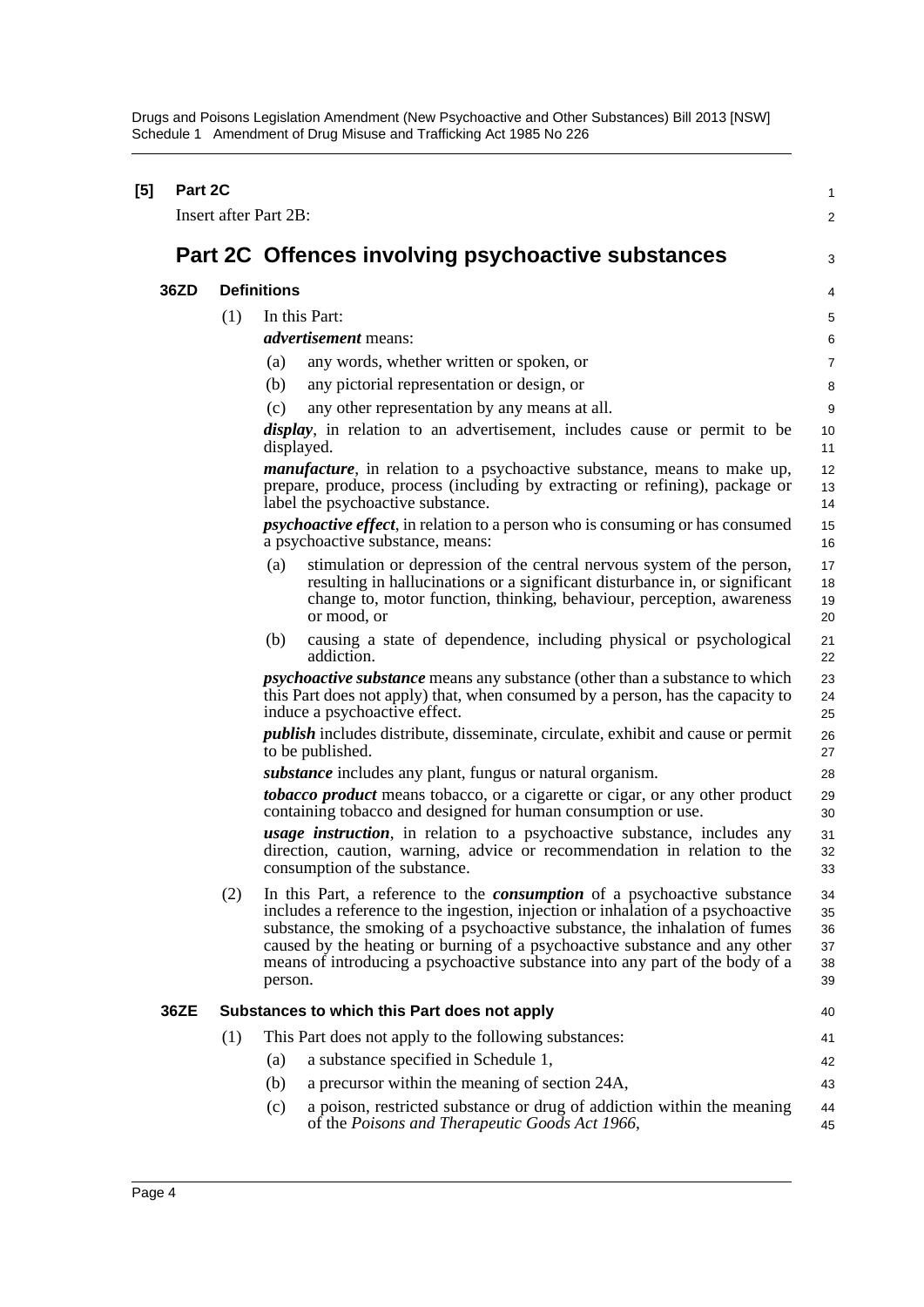Drugs and Poisons Legislation Amendment (New Psychoactive and Other Substances) Bill 2013 [NSW] Schedule 1 Amendment of Drug Misuse and Trafficking Act 1985 No 226

|      |     | (d) | therapeutic goods included in the Australian Register of Therapeutic<br>Goods maintained under the <i>Therapeutic Goods Act 1989</i> of the<br>Commonwealth or that are exempted from the operation of Part 3-2 of<br>that Act by regulations made under section 18 of that Act,                                           | $\mathbf{1}$<br>2<br>3<br>4 |
|------|-----|-----|----------------------------------------------------------------------------------------------------------------------------------------------------------------------------------------------------------------------------------------------------------------------------------------------------------------------------|-----------------------------|
|      |     | (e) | a food within the meaning of the Food Act 2003,                                                                                                                                                                                                                                                                            | $\sqrt{5}$                  |
|      |     | (f) | alcohol,                                                                                                                                                                                                                                                                                                                   | 6                           |
|      |     | (g) | a tobacco product,                                                                                                                                                                                                                                                                                                         | $\overline{7}$              |
|      |     | (h) | any plant or fungus, or extract from a plant or fungus, that is not, or does<br>not contain, a substance specified in Schedule 1,                                                                                                                                                                                          | 8<br>9                      |
|      |     | (i) | controlled drugs, controlled plants and controlled precursors within the<br>meaning of Part 9.1 of the Criminal Code set out in the Schedule to the<br>Criminal Code Act 1995 of the Commonwealth,                                                                                                                         | 10<br>11<br>12              |
|      |     | (j) | a substance supplied by a health practitioner (within the meaning of the<br><i>Health Care Complaints Act 1993</i> ) in the course of the provision of a<br>health service (within the meaning of that Act),                                                                                                               | 13<br>14<br>15              |
|      |     | (k) | any other substance prescribed by the regulations for the purposes of<br>this section.                                                                                                                                                                                                                                     | 16<br>17                    |
|      | (2) |     | A reference to a substance in subsection (1) does not include any substance<br>that contains, or has had added to it, any psychoactive substance that is not<br>specified in subsection $(1)$ .                                                                                                                            | 18<br>19<br>20              |
| 36ZF |     |     | Offence of supplying or manufacturing psychoactive substances                                                                                                                                                                                                                                                              | 21                          |
|      | (1) |     | A person must not manufacture or knowingly take part in the manufacture of<br>a psychoactive substance for supply to another person:                                                                                                                                                                                       | 22<br>23                    |
|      |     | (a) | knowing that it is being supplied to the person primarily for human<br>consumption or for supply by that person to another person for that<br>purpose, or                                                                                                                                                                  | 24<br>25<br>26              |
|      |     | (b) | being reckless as to whether it is being so supplied.                                                                                                                                                                                                                                                                      | 27                          |
|      |     |     | Maximum penalty: 20 penalty units or imprisonment for 2 years, or both.                                                                                                                                                                                                                                                    | 28                          |
|      | (2) |     | A person must not supply a psychoactive substance:                                                                                                                                                                                                                                                                         | 29                          |
|      |     | (a) | knowing that it is being acquired primarily for human consumption, or                                                                                                                                                                                                                                                      | 30                          |
|      |     | (b) | being reckless as to whether it is being so acquired.                                                                                                                                                                                                                                                                      | 31                          |
|      |     |     | Maximum penalty: 20 penalty units or imprisonment for 2 years, or both.                                                                                                                                                                                                                                                    | 32                          |
|      | (3) |     | A court may be satisfied that a person knowingly or recklessly manufactured<br>or supplied a psychoactive substance despite a usage instruction concerning<br>the substance (given in any manner, way, medium or form) that indicates that<br>it is not a psychoactive substance or is not intended for human consumption. | 33<br>34<br>35<br>36        |
|      | (4) |     | In any proceedings for an offence under this section, the court may have regard<br>to the following in determining whether a person knew or was reckless as to<br>whether a substance was being acquired or supplied primarily for human<br>consumption:                                                                   | 37<br>38<br>39<br>40        |
|      |     | (a) | any advertising matter published or displayed by the person, or usage<br>instruction concerning the substance given by the person, whether<br>before or after the commencement of this subsection, that indicates that<br>the substance:                                                                                   | 41<br>42<br>43<br>44        |
|      |     |     | (i)<br>has or may have a psychoactive effect, or                                                                                                                                                                                                                                                                           | 45                          |
|      |     |     | has or may have a similar effect to a prohibited drug or may be<br>(ii)<br>used in a similar way to a prohibited drug,                                                                                                                                                                                                     | 46<br>47                    |
|      |     |     |                                                                                                                                                                                                                                                                                                                            |                             |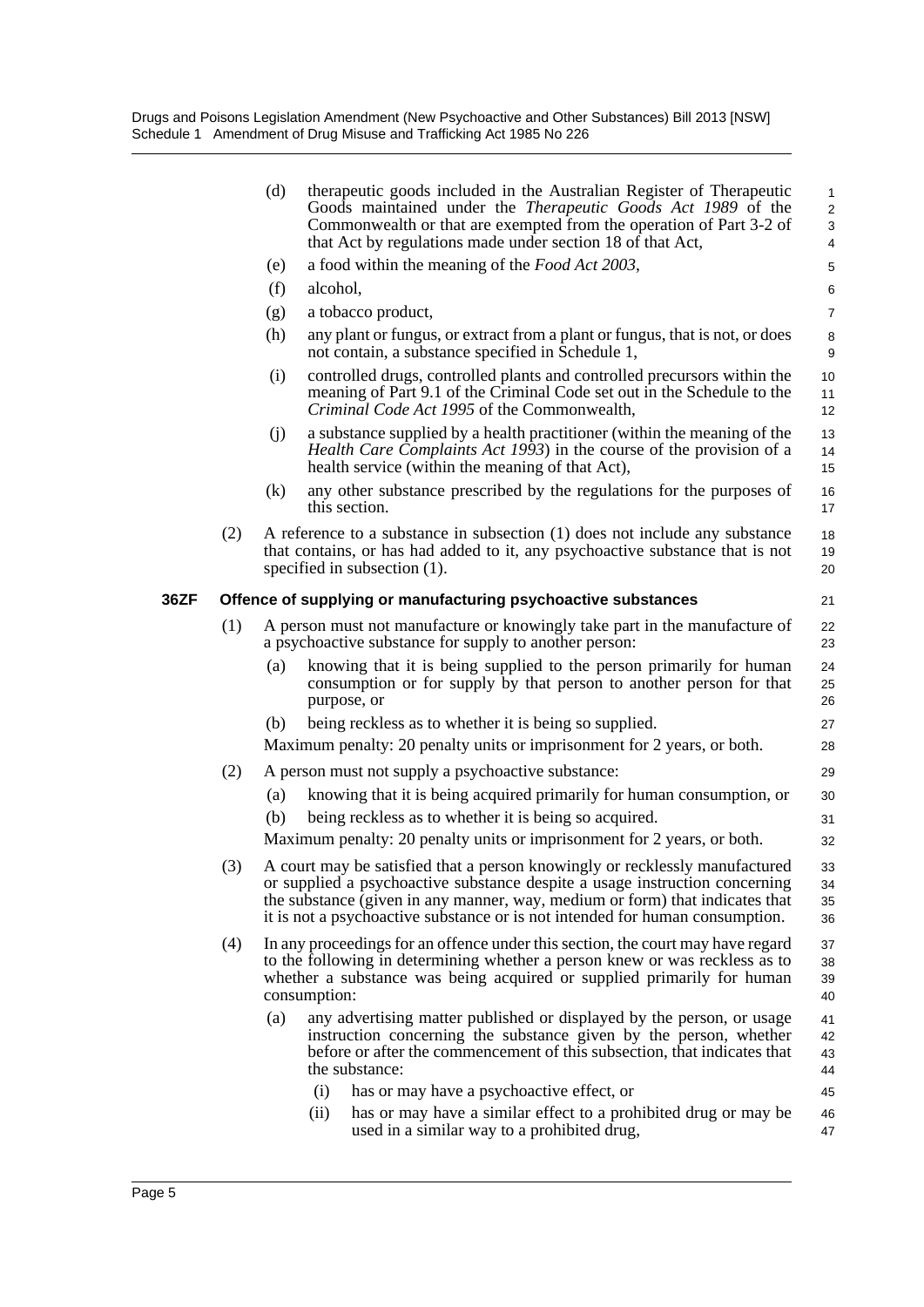|     |                                                               |                                                                 | (b) | whether it would be reasonable in all the circumstances to find that the<br>substance concerned was being manufactured or supplied for a lawful<br>purpose.                                                                                                                                                                                                                                                    | $\mathbf{1}$<br>$\sqrt{2}$<br>3 |  |
|-----|---------------------------------------------------------------|-----------------------------------------------------------------|-----|----------------------------------------------------------------------------------------------------------------------------------------------------------------------------------------------------------------------------------------------------------------------------------------------------------------------------------------------------------------------------------------------------------------|---------------------------------|--|
|     |                                                               | (5)                                                             |     | Subsection (4) does not limit the matters that the court may consider.                                                                                                                                                                                                                                                                                                                                         | 4                               |  |
|     | 36ZG                                                          |                                                                 |     | Prohibition of advertising of psychoactive substances                                                                                                                                                                                                                                                                                                                                                          | 5                               |  |
|     |                                                               |                                                                 |     | A person is guilty of an offence if the person publishes or displays in any<br>manner, way, medium or form any advertisement:                                                                                                                                                                                                                                                                                  | 6<br>$\overline{7}$             |  |
|     |                                                               |                                                                 | (a) | knowing or being reckless as to whether the advertisement promotes, or<br>apparently promotes, directly or indirectly, the consumption, supply or<br>sale of a substance for its psychoactive effects, and                                                                                                                                                                                                     | 8<br>9<br>10                    |  |
|     |                                                               |                                                                 | (b) | providing information on how or where the psychoactive substance may<br>be acquired.                                                                                                                                                                                                                                                                                                                           | 11<br>12                        |  |
|     |                                                               |                                                                 |     | Maximum penalty: 20 penalty units or imprisonment for 2 years, or both.                                                                                                                                                                                                                                                                                                                                        | 13                              |  |
| [6] |                                                               |                                                                 |     | Section 40 Effect of certain representations                                                                                                                                                                                                                                                                                                                                                                   | 14                              |  |
|     | Insert after section 40 $(2)$ :                               |                                                                 |     |                                                                                                                                                                                                                                                                                                                                                                                                                | 15                              |  |
|     |                                                               | (3)                                                             |     | A substance (not being a psychoactive substance) which, for the purpose of its<br>being supplied, is represented (whether verbally, in writing or by conduct) as<br>being a psychoactive substance or a specified psychoactive substance is, for<br>the purposes of this Act and the regulations, to be taken to be a psychoactive<br>substance or the specified psychoactive substance, as the case requires. | 16<br>17<br>18<br>19<br>20      |  |
| [7] |                                                               |                                                                 |     | <b>Section 45 Regulations</b>                                                                                                                                                                                                                                                                                                                                                                                  | 21                              |  |
|     | Omit "or prohibited drugs" from section 45 (2).               |                                                                 |     |                                                                                                                                                                                                                                                                                                                                                                                                                |                                 |  |
|     |                                                               | Insert instead ", prohibited drugs or psychoactive substances". |     |                                                                                                                                                                                                                                                                                                                                                                                                                |                                 |  |
| [8] |                                                               | <b>Schedule 1</b>                                               |     |                                                                                                                                                                                                                                                                                                                                                                                                                | 24                              |  |
|     | Omit ", being a substance that has psychotropic properties,". |                                                                 |     |                                                                                                                                                                                                                                                                                                                                                                                                                |                                 |  |